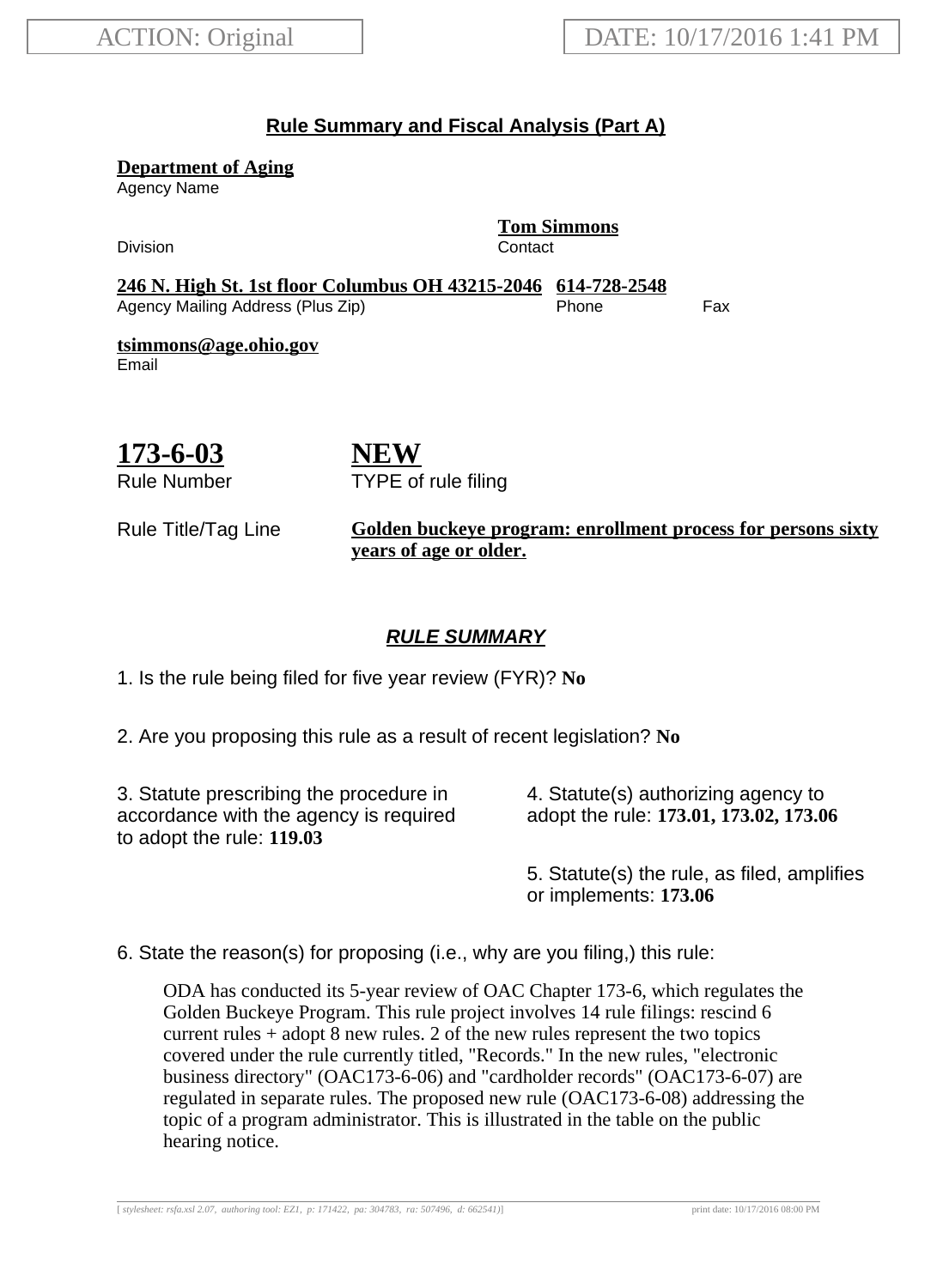7. If the rule is an AMENDMENT, then summarize the changes and the content of the proposed rule; If the rule type is RESCISSION, NEW or NO CHANGE, then summarize the content of the rule:

This proposed new rule would establish the enrollment process for persons 60+. It would replace a rule of the same number which ODA is simultaneously proposing to rescind.

Compared to the rule it would replace, the proposed new rule has "Golden buckeye program" in the title, uses "person" instead of "individual," requires contacting ODA (not a sign-up site) for a replacement card, and is more succinct.

8. If the rule incorporates a text or other material by reference and the agency claims the incorporation by reference is exempt from compliance with sections 121.71 to 121.74 of the Revised Code because the text or other material is **generally available** to persons who reasonably can be expected to be affected by the rule, provide an explanation of how the text or other material is generally available to those persons:

This rule does not directly incorporate by reference a form. Instead, this rule mentions an application. "Application" is a term defined by proposed new rule OAC173-6-01 to be form ODA0023. ODA has uploaded a copy of the form to OAC173-6-01.

9. If the rule incorporates a text or other material by reference, and it was **infeasible** for the agency to file the text or other material electronically, provide an explanation of why filing the text or other material electronically was infeasible:

See the attachment to OAC173-6-01.

10. If the rule is being **rescinded** and incorporates a text or other material by reference, and it was **infeasible** for the agency to file the text or other material, provide an explanation of why filing the text or other material was infeasible:

*Not Applicable.*

11. If **revising** or **refiling** this rule, identify changes made from the previously filed version of this rule; if none, please state so. If applicable, indicate each specific paragraph of the rule that has been modified:

*Not Applicable.*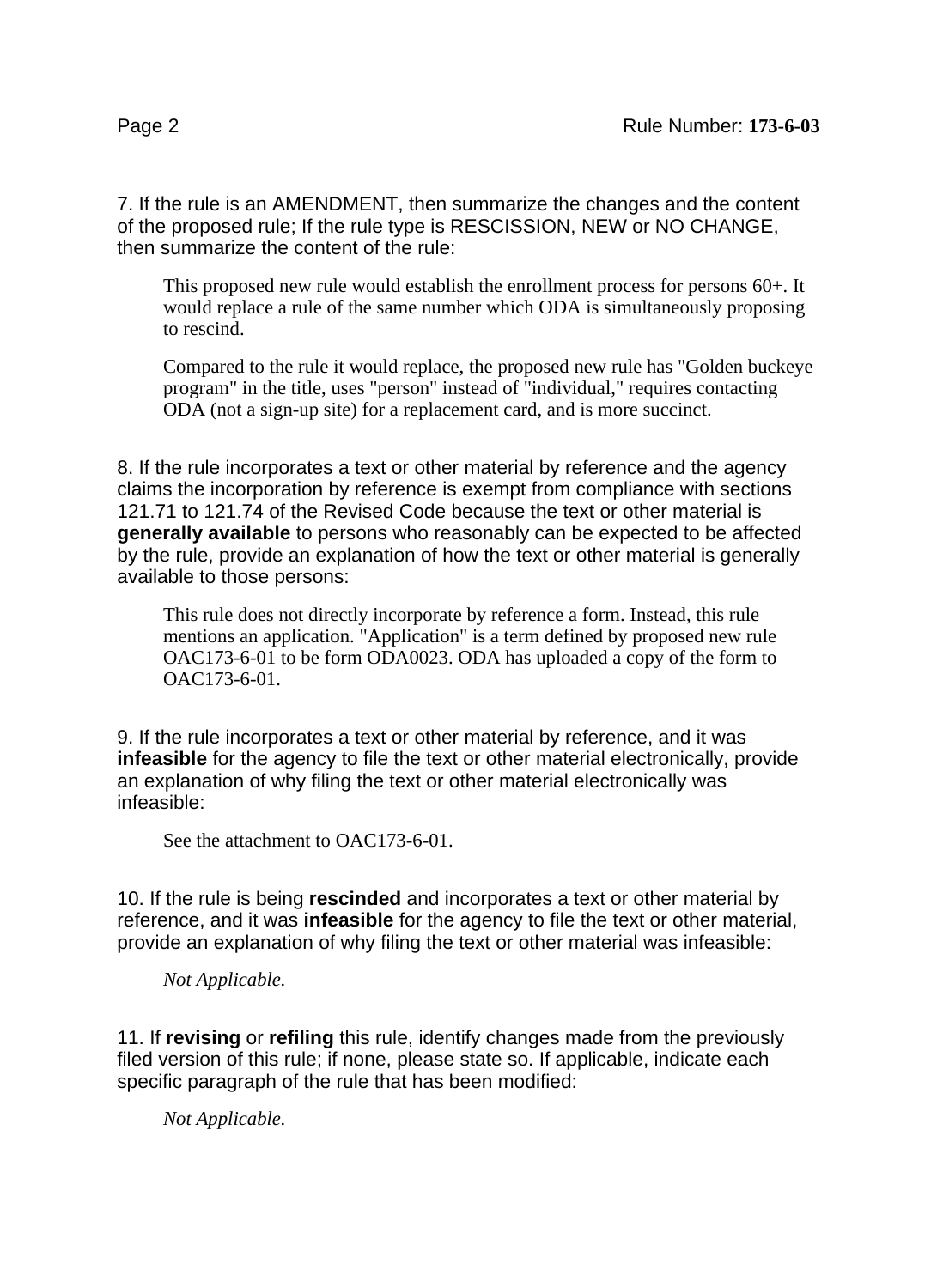12. Five Year Review (FYR) Date:

(If the rule is not exempt and you answered NO to question No. 1, provide the scheduled review date. If you answered YES to No. 1, the review date for this rule is the filing date.)

NOTE: If the rule is not exempt at the time of final filing, two dates are required: the current review date plus a date not to exceed 5 years from the effective date for Amended rules or a date not to exceed 5 years from the review date for No Change rules.

#### **FISCAL ANALYSIS**

13. Estimate the total amount by which this proposed rule would **increase / decrease** either **revenues / expenditures** for the agency during the current biennium (in dollars): Explain the net impact of the proposed changes to the budget of your agency/department.

This will have no impact on revenues or expenditures.

0.00

ODA estimates all filings in this rule package will have no impact upon the biennial budget the Ohio General Assembly established for ODA because ODA has no authority to outspend its appropriations. Additionally, none of the language proposed for rescission or adoption would obligate ODA to increase spending.

14. Identify the appropriation (by line item etc.) that authorizes each expenditure necessitated by the proposed rule:

The program administrator administers certain program functions (e.g., card production) without charging ODA.

However, the work of ODA employees to administrate the program comes from GRF-490-321 Operating Expenses.

15. Provide a summary of the estimated cost of compliance with the rule to all directly affected persons. When appropriate, please include the source for your information/estimated costs, e.g. industry, CFR, internal/agency:

The 2 costs of compliance created by the rule are (1) the time it would take for a person who was not automatically enrolled to visit a sign-up site to enroll and (2) the time it would take to request a replacement card.